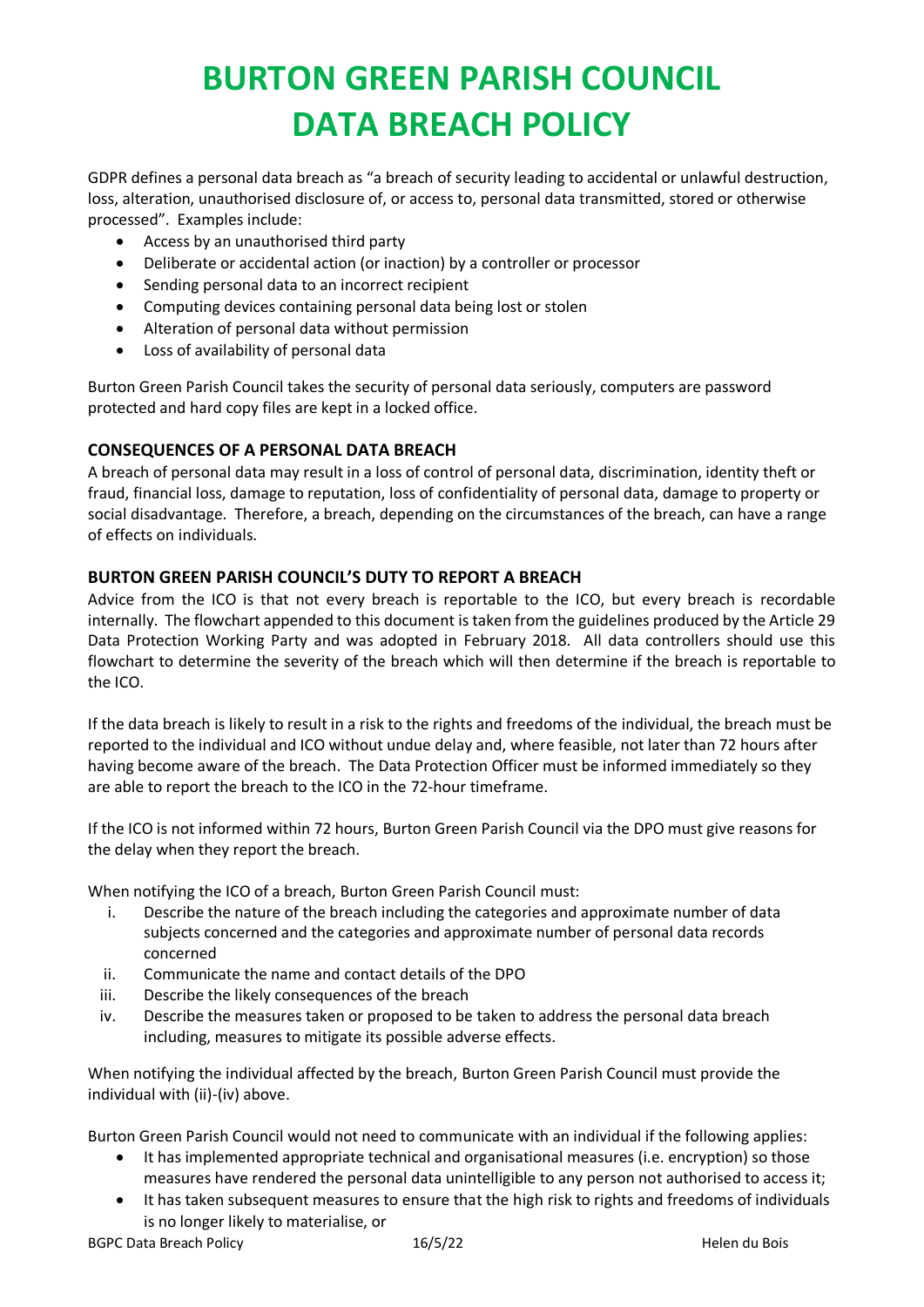# **BURTON GREEN PARISH COUNCIL DATA BREACH POLICY**

• It would involve a disproportionate effort

However, the ICO must still be informed even if the above measures are in place.

#### **DATA PROCESSORS DUTY TO INFORM BURTON GREEN PARISH COUNCIL**

If a data processor (i.e. payroll provider) becomes aware of a personal data breach, it must notify Burton Green Parish Council without undue delay. It is then Burton Green Parish Council's responsibility to inform the ICO, it is not the data processor's responsibility to notify the ICO.

#### **RECORDS OF DATA BREACHES**

All data breaches must be recorded whether or not they are reported to individuals. This record will help to identify system failures and should be used as a way to improve the security of personal data.

#### Record of Data Breaches

| Date of | Type of breach | Number of            | Date reported to | Actions to     |
|---------|----------------|----------------------|------------------|----------------|
| breach  |                | individuals affected | ICO/individual   | prevent breach |
|         |                |                      |                  | recurring      |
|         |                |                      |                  |                |
|         |                |                      |                  |                |
|         |                |                      |                  |                |
|         |                |                      |                  |                |

To report a data breach use the ICO online system: <https://ico.org.uk/for-organisations/report-a-breach/>

| <b>Cllr Grant</b> |
|-------------------|
|                   |

Date: 16<sup>th</sup> May 2022

Date for next review: May 2023